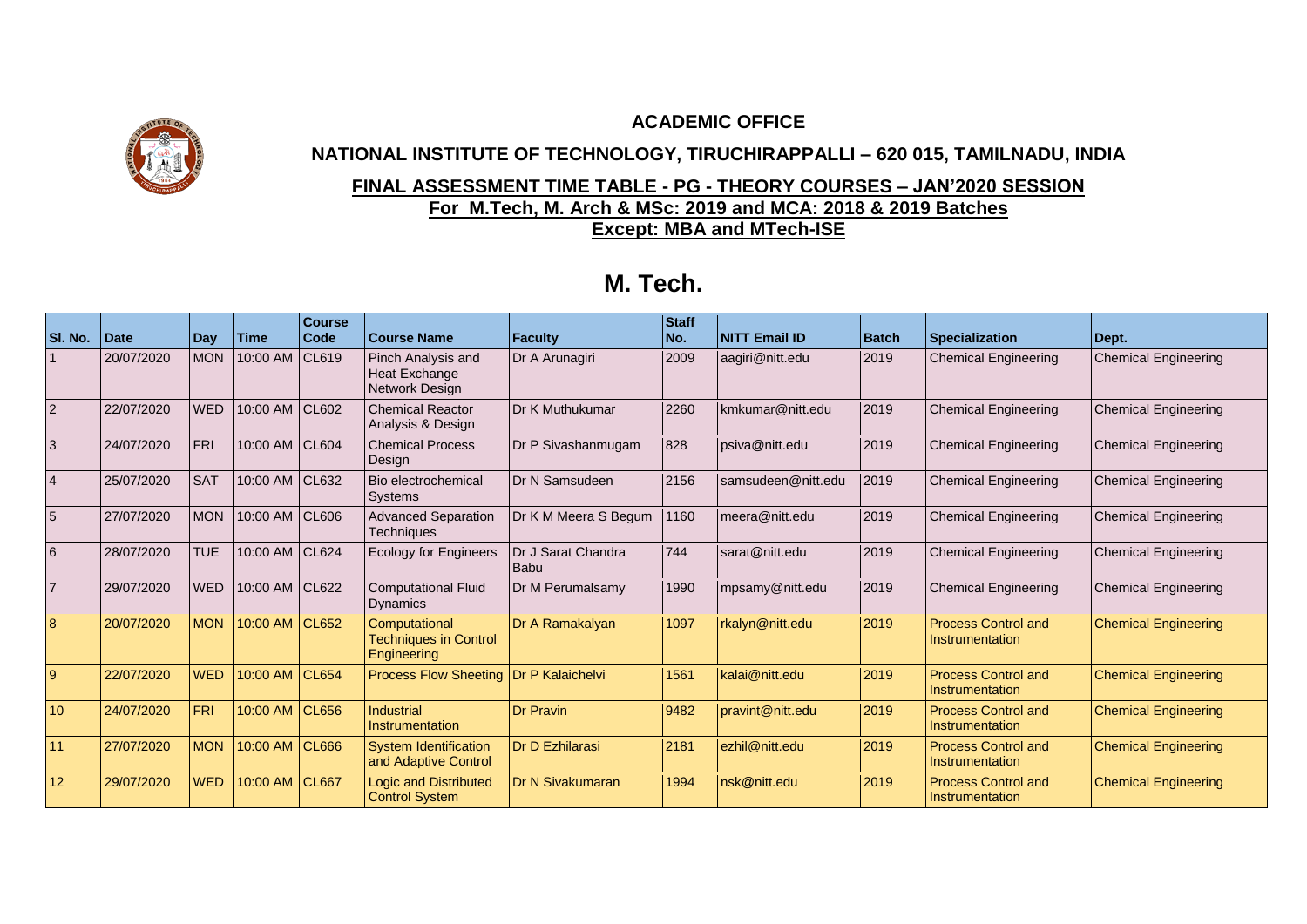| SI. No. | Date       | Day        | <b>Time</b>    | <b>Course</b><br>Code | <b>Course Name</b>                                              | <b>Faculty</b>              | <b>Staff</b><br>No. | <b>NITT Email ID</b> | <b>Batch</b> | <b>Specialization</b>                                         | Dept.                       |
|---------|------------|------------|----------------|-----------------------|-----------------------------------------------------------------|-----------------------------|---------------------|----------------------|--------------|---------------------------------------------------------------|-----------------------------|
| 13      | 31/07/2020 | <b>FRI</b> | 10:00 AM       | CL671                 | Real time and<br><b>Embedded system</b>                         | Dr Muthukrishnammal         | 9151                | muthup@nitt.edu      | 2019         | <b>Process Control and</b><br>Instrumentation                 | <b>Chemical Engineering</b> |
| 14      | 31/07/2020 | <b>FRI</b> | 10:00 AM CL676 |                       | <b>Controller tuning</b>                                        | Dr V Nagajyothi             | 2235                | jyoth@nitt.edu       | 2019         | <b>Process Control and</b><br>Instrumentation                 | <b>Chemical Engineering</b> |
| 15      | 20/07/2020 | <b>MON</b> | 10:00 AM CE604 |                       | Transportation<br>Planning                                      | Dr. Sunitha V               | 1973                | sunitha@nitt.edu     | 2019         | Transportation<br>Engineering and<br>Management               | <b>Civil Engineering</b>    |
| 16      | 22/07/2020 | <b>WED</b> | 10:00 AM CE602 |                       | <b>Urban Transportation</b><br><b>Systems</b>                   | Dr. S. Marisamynathan       | 2232                | marisamy@nitt.edu    | 2019         | Transportation<br>Engineering and<br>Management               | <b>Civil Engineering</b>    |
| 17      | 23/07/2020 | <b>THU</b> | 10:00 AM CE624 |                       | <b>Urban Planning</b><br><b>Techniques and</b><br>Practices     | Dr. G. Subbaiyan            | 470                 | subbaiah@nitt.edu    | 2019         | Transportation<br><b>Engineering and</b><br>Management        | <b>Civil Engineering</b>    |
| 18      | 25/07/2020 | <b>SAT</b> | 10:00 AM CE606 |                       | Pavement<br><b>Construction and</b><br>Management               | Dr. Sunitha V               | 1973                | sunitha@nitt.edu     | 2019         | Transportation<br><b>Engineering and</b><br>Management        | <b>Civil Engineering</b>    |
| 19      | 27/07/2020 | <b>MON</b> | 10:00 AM       | CE621                 | <b>Geospatial Techniques</b>                                    | Dr. Nisha<br>Radhakrishnan  | 2184                | nisha@nitt.edu       | 2019         | Transportation<br><b>Engineering and</b><br>Management        | <b>Civil Engineering</b>    |
| 20      | 29/07/2020 | <b>WED</b> | 10:00 AM CE611 |                       | <b>Traffic Flow Theory</b>                                      | Dr. S. Moses<br>Santhakumar | 528                 | moses@nitt.edu       | 2019         | <b>Transportation</b><br><b>Engineering and</b><br>Management | <b>Civil Engineering</b>    |
| 21      | 20/07/2020 | <b>MON</b> | 3:00 PM        | CE652                 | <b>Stability of Structures</b>                                  | Dr. P. Jayabalan            | 692                 | pjeya@nitt.edu       | 2019         | Structural Engineering                                        | <b>Civil Engineering</b>    |
| 22      | 22/07/2020 | <b>WED</b> | 3:00 PM        | CE654                 | <b>Finite Element</b><br><b>Methods</b>                         | Dr. K. Baskar               | 2122                | kbaskar@nitt.edu     | 2019         | <b>Structural Engineering</b>                                 | Civil Engineering           |
| 23      | 24/07/2020 | <b>FRI</b> | 3:00 PM        | <b>CE656</b>          | Theory of Plates and<br><b>Shells</b>                           | Dr. P. A. Krishnan          | 693                 | pak@nitt.edu         | 2019         | <b>Structural Engineering</b>                                 | <b>Civil Engineering</b>    |
| 24      | 27/07/2020 | <b>MON</b> | 3:00 PM        | CE623                 | <b>Bridge Engineering</b>                                       | Dr. K. Baskar               | 2122                | kbaskar@nitt.edu     | 2019         | <b>Structural Engineering</b>                                 | Civil Engineering           |
| 25      | 29/07/2020 | <b>WED</b> | 3:00 PM        | <b>CE670</b>          | Seismic Design of<br><b>Structures</b>                          | Dr. R Senthil Kumar         | 2226                | senthilr@nitt.edu    | 2019         | <b>Structural Engineering</b>                                 | Civil Engineering           |
| 26      | 31/07/2020 | <b>FRI</b> | 3:00 PM        | CE685                 | Design of Offshore<br><b>Structures</b>                         | Dr. R. Manjula              | 1972                | manju@nitt.edu       | 2019         | <b>Structural Engineering</b>                                 | <b>Civil Engineering</b>    |
| 27      | 20/07/2020 | <b>MON</b> | 10:00 AM CE702 |                       | <b>Biological Process</b><br>Design for Wastewater<br>Treatment | Dr. S. T. Ramesh            | 1971                | stramesh@nitt.edu    | 2019         | Environmental<br>Engineering                                  | <b>Civil Engineering</b>    |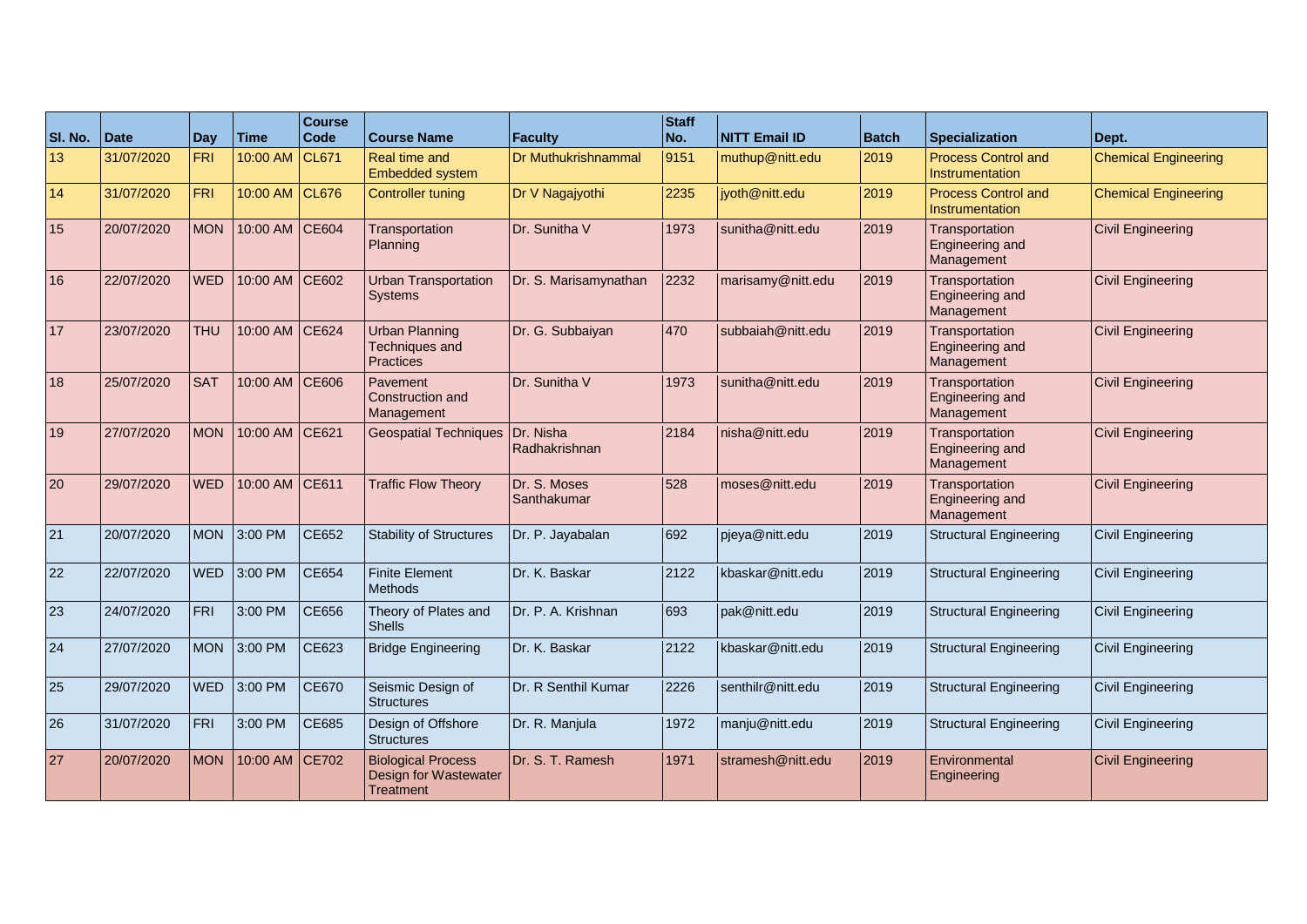| SI. No. | Date       | <b>Day</b> | <b>Time</b>     | <b>Course</b><br>Code | Course Name                                                                                | <b>Faculty</b>                        | <b>Staff</b><br>No. | <b>NITT Email ID</b> | <b>Batch</b> | <b>Specialization</b>                            | Dept.                               |
|---------|------------|------------|-----------------|-----------------------|--------------------------------------------------------------------------------------------|---------------------------------------|---------------------|----------------------|--------------|--------------------------------------------------|-------------------------------------|
| 28      | 22/07/2020 | <b>WED</b> | 10:00 AM CE711  |                       | <b>Transport of Water and</b><br>Wastewater                                                | Dr. G. Swaminathan                    | 499                 | gs@nitt.edu          | 2019         | Environmental<br>Engineering                     | <b>Civil Engineering</b>            |
| 29      | 24/07/2020 | <b>FRI</b> | 10:00 AM CE704  |                       | Solid and Hazardous<br><b>Waste Management</b>                                             | Dr. S. T. Ramesh                      | 1971                | stramesh@nitt.edu    | 2019         | Environmental<br>Engineering                     | <b>Civil Engineering</b>            |
| 30      | 27/07/2020 | <b>MON</b> | 10:00 AM CE715  |                       | <b>Groundwater Flow and</b><br><b>Contaminant Transport</b><br><b>Through Porous Media</b> | Dr. R. Gandhimathi                    | 2163                | rgmathii@nitt.edu    | 2019         | Environmental<br>Engineering                     | <b>Civil Engineering</b>            |
| 31      | 29/07/2020 | <b>WED</b> | 10:00 AM CE706  |                       | Air Pollution and<br>Control Engineering                                                   | Mr. Sam Jebadurai<br>Dr. S. T. Ramesh | 1971                | stramesh@nitt.edu    | 2019         | Environmental<br>Engineering                     | <b>Civil Engineering</b>            |
| 32      | 31/07/2020 | <b>FRI</b> | 10:00 AM CE717  |                       | <b>Environmental Impact</b><br>Assessment                                                  | Dr. S. Saravanan                      | 2186                | ssaravanan@nitt.edu  | 2019         | Environmental<br>Engineering                     | <b>Civil Engineering</b>            |
| 33      | 22/07/2020 | <b>WED</b> | 10:00 AM CE756  |                       | Organizational<br>Behaviour                                                                | Dr. A. K.<br><b>Bakthavatsalam</b>    | 1944                | baktha@nitt.edu      | 2019         | <b>Construction Technology</b><br>and Management | <b>Civil Engineering</b>            |
| 34      | 25/07/2020 | <b>SAT</b> | 10:00 AM CE 752 |                       | <b>Construction Methods</b><br>and Equipments                                              | Mrs. K. Shenbagavalli                 | 9310                | Kshenba@nitt.edu     | 2019         | <b>Construction Technology</b><br>and Management | <b>Civil Engineering</b>            |
| 35      | 26/07/2020 | <b>SUN</b> | 10:00 AM CE 754 |                       | <b>Construction Quality</b><br>and Safety<br>Management                                    | Ms. U. Gayathri                       | 9290                | gayathriu@nitt.edu   | 2019         | <b>Construction Technology</b><br>and Management | <b>Civil Engineering</b>            |
| 36      | 28/07/2020 | <b>TUE</b> | 10:00 AM CE 770 |                       | Non Destructive<br>Evaluation                                                              | Dr. N. Siva Shanmugam                 | 2164                | nsiva@nitt.edu       | 2019         | <b>Construction Technology</b><br>and Management | <b>Civil Engineering</b>            |
| 37      | 29/07/2020 | <b>WED</b> | 10:00 AM EE 635 |                       | <b>Energy Auditing and</b><br>Management                                                   | Dr. M. Venkata Kirthiga               | 2011                | mvkirthiga@nitt.edu  | 2019         | <b>Construction Technology</b><br>and Management | <b>Civil Engineering</b>            |
| 38      | 22/07/2020 | <b>WED</b> | 10:00 AM CE 764 |                       | <b>Disaster Mitigation and</b><br>Management                                               | Dr. S. Saravanan                      | 2186                | ssaravanan@nitt.edu  | 2019         | <b>Construction Technology</b><br>and Management | <b>Civil Engineering</b>            |
| 39      | 31/07/2020 | <b>FRI</b> | 10:00 AM CE 671 |                       | Prefabricated<br><b>Structures</b>                                                         | Ms. U. Gayathri                       | 9290                | gayathriu@nitt.edu   | 2019         | <b>Construction Technology</b><br>and Management | <b>Civil Engineering</b>            |
| 40      | 20/07/2020 | <b>MON</b> | 10:00 AM        | CS602                 | Service oriented<br>architecture                                                           | Dr.C.Mala                             | 772                 | mala@nitt.edu        | 2019         | <b>Computer Science and</b><br>Engineering       | Computer Science and<br>Engineering |
| 41      | 22/07/2020 | <b>WED</b> | 10:00 AM        | <b>CS604</b>          | Advanced databases                                                                         | Dr.K.Viswanathan iyer                 | 798                 | kvi@nitt.edu         | 2019         | <b>Computer Science and</b><br>Engineering       | Computer Science and<br>Engineering |
| 42      | 24/07/2020 | <b>FRI</b> | 10:00 AM        | <b>CS606</b>          | Advances in operating<br>systems                                                           | Dr.S.Mary saira bhanu                 | 460                 | msb@nitt.edu         | 2019         | Computer Science and<br>Engineering              | Computer Science and<br>Engineering |
| 43      | 25/07/2020 | <b>SAT</b> | 10:00 AM        | <b>CS608</b>          | Dbms laboratary                                                                            | Dr.A.Santhana vijayan                 | 2171                | vijayana@nitt.edu    | 2019         | <b>Computer Science and</b><br>Engineering       | Computer Science and<br>Engineering |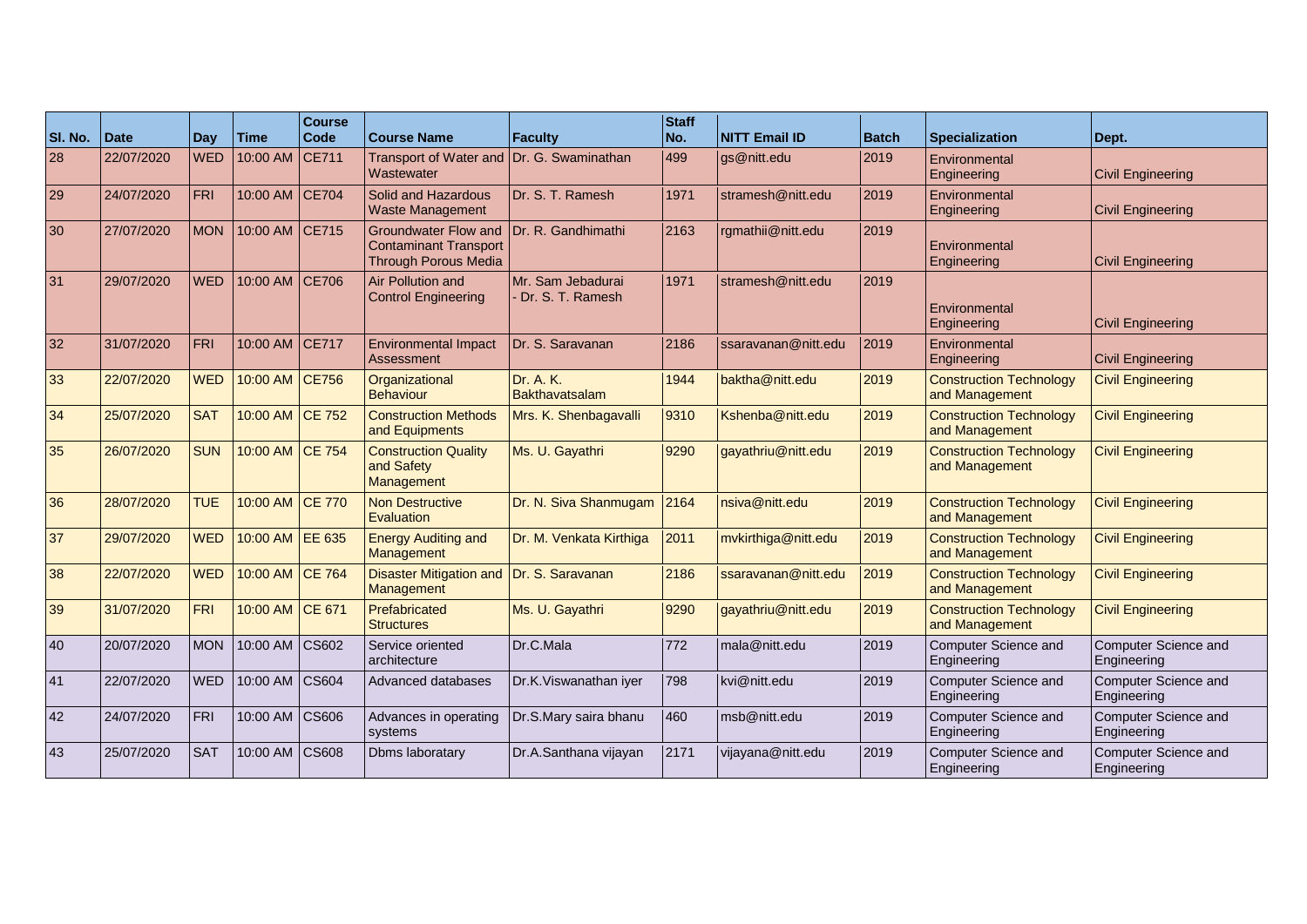| SI. No. | Date       | Day        | <b>Time</b>    | <b>Course</b><br><b>Code</b> | <b>Course Name</b>                                                                         | <b>Faculty</b>                                                  | <b>Staff</b><br>No. | <b>NITT Email ID</b>                           | <b>Batch</b> | <b>Specialization</b>               | Dept.                                                      |
|---------|------------|------------|----------------|------------------------------|--------------------------------------------------------------------------------------------|-----------------------------------------------------------------|---------------------|------------------------------------------------|--------------|-------------------------------------|------------------------------------------------------------|
| 44      | 27/07/2020 | <b>MON</b> | 10:00 AM       | $\big $ CS632                | Principles of machine<br>learning and deep<br>learning                                     | Dr.Rajeswari sridhar                                            | 2253                | srajeswari@nitt.edu                            | 2019         | Computer Science and<br>Engineering | Computer Science and<br>Engineering                        |
| 45      | 29/07/2020 | <b>WED</b> | 10:00 AM CS626 |                              | Internet of things                                                                         | Dr.R.Mohan                                                      | 2007                | rmohan@nitt.edu                                | 2019         | Computer Science and<br>Engineering | Computer Science and<br>Engineering                        |
| 46      | 31/07/2020 | FRI        | 10:00 AM CS636 |                              | Advanced digital<br>design                                                                 | Dr.N.Ramasubramanian                                            | 1121                | nrs@nitt.edu                                   | 2019         | Computer Science and<br>Engineering | Computer Science and<br>Engineering                        |
| 47      | 31/07/2020 | FRI        | 10:00 AM CS619 |                              | <b>Statistical natural</b><br>language processing                                          | Dr.Rajeswari sridhar                                            | 2253                | srajeswari@nitt.edu                            | 2019         | Computer Science and<br>Engineering | Computer Science and<br>Engineering                        |
| 48      | 20/07/2020 | <b>MON</b> | 3:00 PM        | <b>CH635</b>                 | <b>FUEL CELLS FOR</b><br><b>STATIONARY AND</b><br><b>AUTOMOTIVE</b><br><b>APPLICATIONS</b> | Dr. L. CINDRELLA                                                | 821                 | cind@nitt.edu                                  | 2019         | <b>Energy Engineering</b>           | Dept. of Energy &<br>Environment                           |
| 49      | 21/07/2020 | <b>TUE</b> | 10:00 AM EN602 |                              | <b>BIO-ENERGY</b><br><b>TECHNOLOGIES</b>                                                   | Dr. M. PREMALATHA                                               | 884                 | latha@nitt.edu                                 | 2019         | <b>Energy Engineering</b>           | Dept. of Energy &<br>Environment                           |
| 50      | 23/07/2020 | <b>THU</b> | 10:00 AM EN646 |                              | <b>WIND ENERGY AND</b><br><b>HYDRO POWER</b><br><b>SYSTEMS</b>                             | Dr. M. PREMALATHA /<br>Dr. D. RUBEN<br><b>SUDHAKAR</b>          | 884 &<br>2259       | latha@nitt.edu &<br>rubensudhakar@nitt.e<br>du | 2019         | <b>Energy Engineering</b>           | Dept. of Energy &<br>Environment                           |
| 51      | 25/07/2020 | <b>SAT</b> | 10:00 AM EN606 |                              | <b>ENERGY AUDIT AND</b><br><b>MANAGEMENT</b>                                               | Dr. A. K.<br><b>BAKTAVATSALAM</b>                               | 1944                | baktha@nitt.edu                                | 2019         | <b>Energy Engineering</b>           | Dept. of Energy &<br>Environment                           |
| 52      | 27/07/2020 | <b>MON</b> | 10:00 AM EN604 |                              | <b>COMPUTATIONAL</b><br><b>FLUID DYNAMICS</b>                                              | Mr. VIVEKANANDAN<br>(Visiting Faculty) -Dr. D.<br>RubenSudhakar | 2259                | rubensudhakar@nitt.e<br>l du                   | 2019         | <b>Energy Engineering</b>           | Dept. of Energy &<br>Environment                           |
| 53      | 29/07/2020 | <b>WED</b> | 10:00 AM EN616 |                              | <b>DESIGN OF HEAT</b><br><b>TRANSFER</b><br><b>EQUIPMENTS</b>                              | Dr. D. RUBEN<br><b>SUDHAKAR</b>                                 | 2259                | rubensudhakar@nitt.e<br>du                     | 2019         | <b>Energy Engineering</b>           | Dept. of Energy &<br>Environment                           |
| 54      | 29/07/2020 | <b>WED</b> | 10:00 AM EN650 |                              | <b>SMART GRID</b><br><b>SYSTEMS</b>                                                        | Dr. N. KALAISELVAN                                              | 9480                | kalaiselvan@nitt.edu                           | 2019         | <b>Energy Engineering</b>           | Dept. of Energy &<br>Environment                           |
| 55      | 30/07/2020 | <b>THU</b> | 10:00 AM EN614 |                              | <b>BATTERIES AND</b><br><b>FUEL CELLS</b>                                                  | Dr. GODWIN GLIVIN                                               | 9483                | godwin@nitt.edu                                | 2019         | <b>Energy Engineering</b>           | Dept. of Energy &<br>Environment                           |
| 56      | 22/07/2020 | <b>WED</b> | 10:00 AM EC656 |                              | Design of ASIC                                                                             | Dr. G.<br>Lakshminarayanan                                      | 2127                | laksh@nitt.edu                                 | 2019         | <b>Communication Systems</b>        | <b>Electronics and</b><br><b>Communication Engineering</b> |
| 57      | 23/07/2020 | <b>THU</b> | 10:00 AM EC628 |                              | Pattern recognition and<br>computational<br>intelligence                                   | Dr. E. S. Gopi                                                  | 1986                | esgopi@nitt.edu                                | 2019         | <b>Communication Systems</b>        | <b>Electronics and</b><br><b>Communication Engineering</b> |
| 58      | 24/07/2020 | <b>FRI</b> | 10:00 AM EC664 |                              | <b>Cognitive Radio</b>                                                                     | Dr. Ashish Patil(PDF)                                           | 9508                | ash11etc@gmail.com                             | 2019         | <b>Communication Systems</b>        | <b>Electronics and</b><br>Communication Engineering        |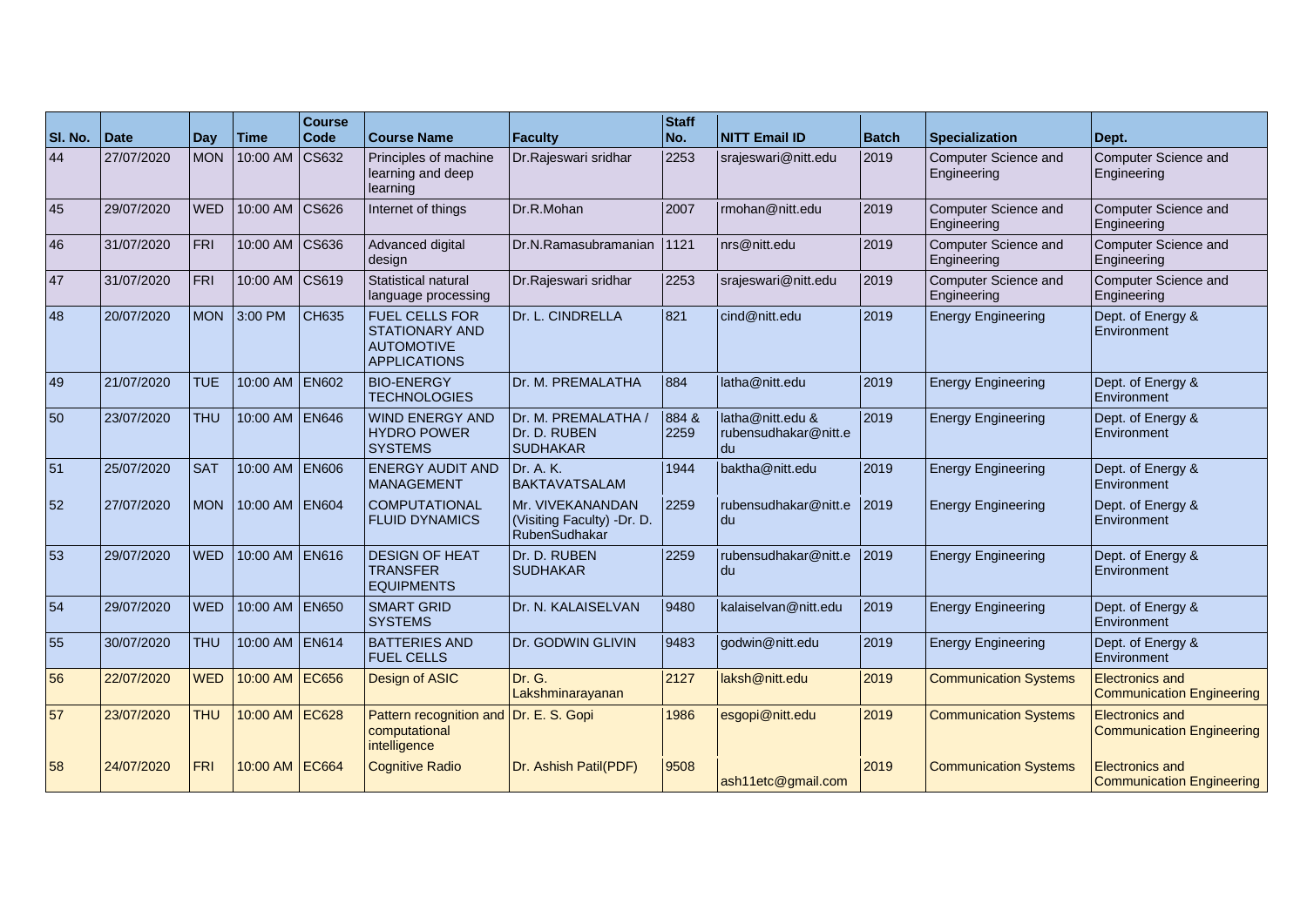| SI. No. | Date       | Day        | Time           | <b>Course</b><br>Code | <b>Course Name</b>                                            | <b>Faculty</b>                               | <b>Staff</b><br>No. | <b>NITT Email ID</b>  | <b>Batch</b> | <b>Specialization</b>        | Dept.                                                      |
|---------|------------|------------|----------------|-----------------------|---------------------------------------------------------------|----------------------------------------------|---------------------|-----------------------|--------------|------------------------------|------------------------------------------------------------|
| 59      | 25/07/2020 | <b>SAT</b> | 10:00 AM EC634 |                       | <b>Next generation WLAN</b>                                   | Dr. B. Malarkodi                             | 685                 | malark@nitt.edu       | 2019         | <b>Communication Systems</b> | <b>Electronics and</b><br><b>Communication Engineering</b> |
| 60      | 28/07/2020 | <b>TUE</b> | 10:00 AM EC602 |                       | <b>Advanced Digital</b><br>Communication                      | Dr. R. K. Jeyachitra                         | 2109                | jeyachitra@nitt.edu   | 2019         | <b>Communication Systems</b> | <b>Electronics and</b><br><b>Communication Engineering</b> |
| 61      | 29/07/2020 | <b>WED</b> | 10:00 AM EC606 |                       | Optical Communication Dr. D. Sriramkumar<br><b>Systems</b>    |                                              | 1229                | srk@nitt.edu          | 2019         | <b>Communication Systems</b> | <b>Electronics and</b><br><b>Communication Engineering</b> |
| 62      | 30/07/2020 | <b>THU</b> | 10:00 AM EC604 |                       | <b>Broadband Wireless</b><br><b>Technologies</b>              | Dr. P. MuthuChidambara 1188<br><b>Nathan</b> |                     | muthuc@nitt.edu       | 2019         | <b>Communication Systems</b> | <b>Electronics and</b><br><b>Communication Engineering</b> |
| 63      | 23/07/2020 | <b>THU</b> | 3:00 PM        | <b>EC619</b>          | <b>Wavelet signal</b><br>Processing                           | Dr. Varun P. Gopi                            | 2252                | varun@nitt.edu        | 2019         | <b>Communication Systems</b> | <b>Electronics and</b><br><b>Communication Engineering</b> |
| 64      | 20/07/2020 | <b>MON</b> | 10:00 AM EC654 |                       | <b>ELECTRONIC</b><br><b>DESIGN</b><br><b>AUTOMATION TOOLS</b> | Prof. R. K. KAVITHA                          | 2130                | rkkavitha@nitt.edu    | 2019         | <b>VLSI</b>                  | Electronics and<br>Communication Engineering               |
| 65      | 22/07/2020 | <b>WED</b> | 10:00 AM EC656 |                       | <b>DESIGN OF ASICs</b>                                        | Dr. G.<br>LAKSHMINARAYANAN                   | 2127                | laksh@nitt.edu        | 2019         | <b>VLSI</b>                  | Electronics and<br><b>Communication Engineering</b>        |
| 66      | 24/07/2020 | FRI        | 10:00 AM EC668 |                       | <b>LOW POWER VLSI</b><br><b>CIRCUITS</b>                      | Dr. M. BHASKAR                               | 1189                | bhaskar@nitt.edu      | 2019         | <b>VLSI</b>                  | Electronics and<br><b>Communication Engineering</b>        |
| 67      | 27/07/2020 | <b>MON</b> | 10:00 AM EC677 |                       | <b>HIGH SPEED</b><br><b>SYSTEM DESIGN</b>                     | Dr. B.<br>VENKATARAMANI                      | 47                  | bvenki@nitt.edu       | 2019         | <b>VLSI</b>                  | Electronics and<br><b>Communication Engineering</b>        |
| 68      | 29/07/2020 | <b>WED</b> | 10:00 AM EC652 |                       | <b>VLSI SYSTEM</b><br><b>TESTING</b>                          | Prof. R.<br><b>THILAGAVATHY</b>              | 1992                | thilagavathy@nitt.edu | 2019         | <b>VLSI</b>                  | Electronics and<br><b>Communication Engineering</b>        |
| 69      | 31/07/2020 | FRI        | 10:00 AM EC615 |                       | <b>DIGITAL IMAGE</b><br><b>PROCESSING</b>                     | Dr. VARUN P. GOPI                            | 2252                | varun@nitt.edu        | 2019         | <b>VLSI</b>                  | Electronics and<br><b>Communication Engineering</b>        |
| 70      | 20/07/2020 | <b>MON</b> | 3:00 PM        | <b>EE604</b>          | <b>Advanced Power</b><br><b>System Protection</b>             | Dr. P. Raja                                  | 2013                | praja@nitt.edu        | 2019         | <b>Power Systems</b>         | <b>Electrical and ELectronics</b><br>Engineering           |
| 71      | 22/07/2020 | <b>WED</b> | 3:00 PM        | <b>EE602</b>          | <b>Power System</b><br><b>Operation and Control</b>           | Dr. S. Arul Daniel                           | 982                 | daniel@nitt.edu       | 2019         | <b>Power Systems</b>         | <b>Electrical and ELectronics</b><br>Engineering           |
| 72      | 24/07/2020 | <b>FRI</b> | 3:00 PM        | <b>EE680</b>          | <b>Smart Grid</b><br><b>Technologies</b>                      | Dr. M. P. Selvan                             | 1995                | selvanmp@nitt.edu     | 2019         | <b>Power Systems</b>         | <b>Electrical and ELectronics</b><br>Engineering           |
| 73      | 26/07/2020 | <b>SUN</b> | 3:00 PM        | <b>EE688</b>          | <b>Principles of VLSI</b><br>Design                           | Dr. S. Moorthi                               | 2140                | srimoorthi@nitt.edu   | 2019         | <b>Power Systems</b>         | <b>Electrical and ELectronics</b><br>Engineering           |
| 74      | 29/07/2020 | <b>WED</b> | 3:00 PM        | <b>EE606</b>          | <b>Power System Stability</b>                                 | Dr. Vivek Mohan                              | 2224                | vivekmohan@nitt.edu   | 2019         | <b>Power Systems</b>         | <b>Electrical and ELectronics</b><br>Engineering           |
| 75      | 31/07/2020 | FRI        | 3:00 PM        | <b>EE703</b>          | E-vehicle Technology<br>and Mobility                          | Dr. P. Srinivasarao<br><b>Nayak</b>          | 2154                | psnayak@nitt.edu      | 2019         | <b>Power Systems</b>         | <b>Electrical and ELectronics</b><br>Engineering           |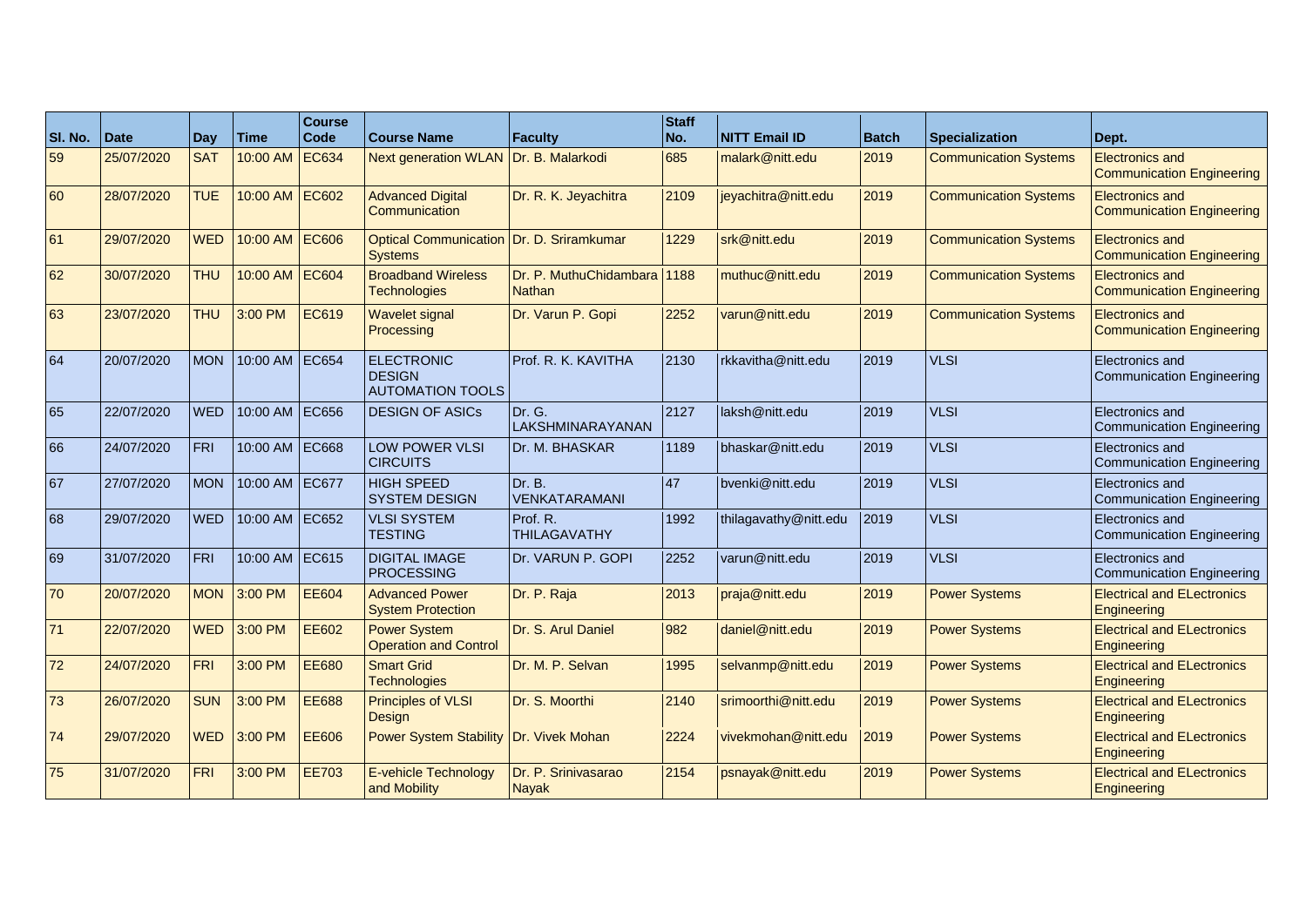| SI. No. | <b>Date</b> | Day        | Time            | <b>Course</b><br>Code | <b>Course Name</b>                                         | <b>Faculty</b>                         | <b>Staff</b><br>No. | <b>NITT Email ID</b> | <b>Batch</b> | <b>Specialization</b>                       | Dept.                                             |
|---------|-------------|------------|-----------------|-----------------------|------------------------------------------------------------|----------------------------------------|---------------------|----------------------|--------------|---------------------------------------------|---------------------------------------------------|
| 76      | 23/07/2020  | <b>THU</b> | 3:00 PM         | <b>EE652</b>          | <b>Switched Mode Power</b><br>Conversion                   | Dr. S. Senthil Kumar                   | 1982                | skumar@nitt.edu      | 2019         | <b>Power Electronics</b>                    | <b>Electrical and ELectronics</b><br>Engineering  |
| 77      | 21/07/2020  | <b>TUE</b> | 3:00 PM         | <b>EE693</b>          | PWM converters and<br>applications                         | Dr. G. Saravana Ilango                 | 1974                | gsilango@nitt.edu    | 2019         | <b>Power Electronics</b>                    | <b>Electrical and ELectronics</b><br>Engineering  |
| 78      | 24/07/2020  | FRI        | 3:00 PM         | EE661                 | Flexible AC<br><b>Transmission Systems</b>                 | Dr. Manoranjan Sahoo                   | 2245                | sahoo@nitt.edu       | 2019         | <b>Power Electronics</b>                    | <b>Electrical and ELectronics</b><br>Engineering  |
| 79      | 26/07/2020  | <b>SUN</b> | 3:00 PM         | EE688                 | Principles of VLSI<br>Design                               | Dr. S. Moorthi                         | 2140                | srimoorthi@nitt.edu  | 2019         | <b>Power Electronics</b>                    | <b>Electrical and ELectronics</b><br>Engineering  |
| 80      | 29/07/2020  | <b>WED</b> | 3:00 PM         | <b>EE606</b>          | <b>Power Electronic</b><br><b>Drives</b>                   | Dr. Manoranjan Sahoo                   | 2245                | sahoo@nitt.edu       | 2019         | <b>Power Electronics</b>                    | <b>Electrical and ELectronics</b><br>Engineering  |
| 81      | 31/07/2020  | <b>FRI</b> | 3:00 PM         | <b>EE656</b>          | <b>Industrial Control</b><br><b>Electronics</b>            | Mr. A. Rakesh Kumar                    | 9487                | arakesh@nitt.edu     | 2019         | <b>Power Electronics</b>                    | <b>Electrical and ELectronics</b><br>Engineering  |
| 82      | 20/07/2020  | <b>MON</b> | 10:00 AM ME606  |                       | <b>Computational Fluid</b><br><b>Dynamics</b>              | Dr. P Kaushik                          | 2230                | pkaushik@nitt.edu    | 2019         | <b>Thermal Power</b><br>Engineering         | <b>Mechanical Engineering</b>                     |
| 83      | 22/07/2020  | <b>WED</b> | 10:00 AM ME632  |                       | <b>Boiler Auxillaries and</b><br>Performance<br>Evaluation | Dr. AR Veerappan                       | 956                 | aveer@nitt.edu       | 2019         | <b>Thermal Power</b><br>Engineering         | <b>Mechanical Engineering</b>                     |
| 84      | 24/07/2020  | FRI        | 10:00 AM ME635  |                       | Analysis of Thermal<br><b>Power Cycles</b>                 | Dr. R. Anand                           | 2120                | anandachu@nitt.edu   | 2019         | <b>Thermal Power</b><br>Engineering         | <b>Mechanical Engineering</b>                     |
| 85      | 25/07/2020  | <b>SAT</b> | 10:00 AM ME607  |                       | Analysis and Design of<br><b>Pressure Vessels</b>          | Prof. S S Arulappan                    | 21                  | sarul@nitt.edu       | 2019         | <b>Thermal Power</b><br>Engineering         | <b>Mechanical Engineering</b>                     |
| 86      | 27/07/2020  | <b>MON</b> | 10:00 AM ME604  |                       | <b>Heat Transfer</b><br><b>Equipment Design</b>            | Dr. S.<br>Venkatachalapathy            | 1235                | svc@nitt.edu         | 2019         | <b>Thermal Power</b><br>Engineering         | <b>Mechanical Engineering</b>                     |
| 87      | 29/07/2020  | <b>WED</b> | 10:00 AM ME646  |                       | <b>Power Plant</b><br>Instrumentation                      | Dr. Periyasamy                         | 2248                | periyasamyr@nitt.edu | 2019         | <b>Thermal Power</b><br>Engineering         | <b>Mechanical Engineering</b>                     |
| 88      | 20/07/2020  | <b>MON</b> | 10:00 AM MT 652 |                       | <b>Ceramic Science and</b><br><b>Technology</b>            | Dr. N Ramesh Babu                      | 1999                | nrb@nitt.edu         | 2019         | <b>Materials Science and</b><br>Engineering | <b>Metallurgical and Materials</b><br>Engineering |
| 89      | 22/07/2020  | <b>WED</b> | 10:00 AM MT 656 |                       | <b>Metallic Materials</b>                                  | Dr. V Karthik                          | 2263                | karthikv@nitt.edu    | 2019         | <b>Materials Science and</b><br>Engineering | <b>Metallurgical and Materials</b><br>Engineering |
| 90      | 24/07/2020  | <b>FRI</b> | 10:00 AM MT 624 |                       | <b>Non-Destructive</b><br>testing                          | Dr. V Muthupandi                       | 539                 | vmuthu@nitt.edu      | 2019         | <b>Materials Science and</b><br>Engineering | <b>Metallurgical and Materials</b><br>Engineering |
| 91      | 25/07/2020  | <b>SAT</b> | 3:00 PM         | MT 613                | <b>Corrosion Engineering</b>                               | Dr. S P Kumaresh Babu                  | 2114                | babu@nitt.edu        | 2019         | <b>Materials Science and</b><br>Engineering | <b>Metallurgical and Materials</b><br>Engineering |
| 92      | 27/07/2020  | <b>MON</b> | 10:00 AM MT 631 |                       | <b>Additive Manufacturing</b>                              | Dr. K. Sivarasad (Dr. K)<br>Prashanth) | 2131                | ksp@nitt.edu         | 2019         | <b>Materials Science and</b><br>Engineering | <b>Metallurgical and Materials</b><br>Engineering |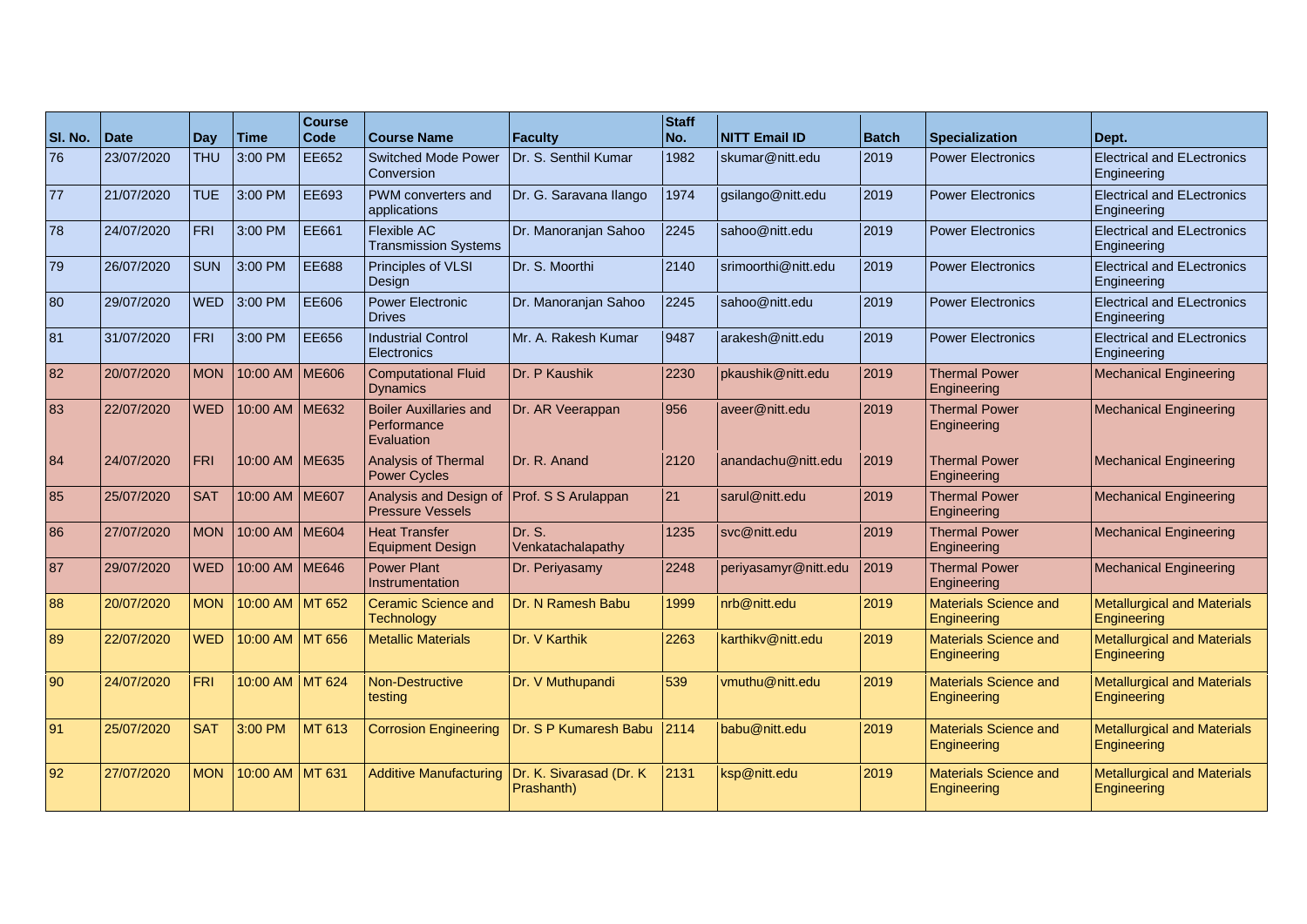| SI. No. | <b>Date</b> | Day        | l Time           | <b>Course</b><br><b>Code</b> | <b>Course Name</b>                                         | Faculty                                     | Staff<br>No. | <b>NITT Email ID</b> | <b>Batch</b> | <b>Specialization</b>                       | Dept.                                             |
|---------|-------------|------------|------------------|------------------------------|------------------------------------------------------------|---------------------------------------------|--------------|----------------------|--------------|---------------------------------------------|---------------------------------------------------|
| 93      | 28/07/2020  | <b>TUE</b> | 3:00 PM          | <b>MT 614</b>                | <b>Design and Selection</b><br>of Materials                | Dr. B Ravisankar                            | 1932         | vrs@nitt.edu         | 2019         | <b>Materials Science and</b><br>Engineering | <b>Metallurgical and Materials</b><br>Engineering |
| 94      | 30/07/2020  | <b>THU</b> | 10:00 AM MT 654  |                              | <b>Polymers and</b><br><b>Composites</b>                   | Dr. V Suryanarayanan                        | 683          | suri@nitt.edu        | 2019         | <b>Materials Science and</b><br>Engineering | <b>Metallurgical and Materials</b><br>Engineering |
| 95      | 31/07/2020  | <b>FRI</b> | 3:00 PM          | <b>MT 622</b>                | Developments in Iron<br>and Steel Making                   | Dr. S Raman<br>Sankaranarayanan             | 1326         | raman@nitt.edu       | 2019         | <b>Materials Science and</b><br>Engineering | <b>Metallurgical and Materials</b><br>Engineering |
| 96      | 20/07/2020  | <b>MON</b> | 10:00 AM MT602   |                              | Welding metallurgy                                         | Dr. S. Jerome                               | 2075         | jerome@nitt.edu      | 2019         | <b>Welding Engineering</b>                  | <b>Metallurgy and Materials</b><br>Engineering    |
| 97      | 22/07/2020  | <b>WED</b> | 10:00 AM MT604   |                              | Welding codes and<br>standards                             | Dr. S. Kumaran (Dr.<br>R.Mahendran)         | 1573         | kumara@nitt.edu      | 2019         | <b>Welding Engineering</b>                  | Metallurgy and Materials<br>Engineering           |
| 98      | 30/07/2020  | <b>THU</b> | 10:00 AM MT606   |                              | Joining of materials-2                                     | Dr. S. Kumaran<br>(Dr.M.Murali)             | 1573         | kumara@nitt.edu      | 2019         | <b>Welding Engineering</b>                  | Metallurgy and Materials<br>Engineering           |
| 99      | 31/07/2020  | <b>FRI</b> | 3:00 PM          | MT626                        | Welding applications<br>and technology                     | Dr.K.Sivaprasad                             | 2131         | ksp@nitt.edu         | 2019         | <b>Welding Engineering</b>                  | Metallurgy and Materials<br>Engineering           |
| 100     | 20/07/2020  | <b>MON</b> | 10:00 AM MT 702  |                              | <b>Industrial Heat</b><br>Treatment                        | Dr. V Muthupandi                            | 539          | vmuthu@nitt.edu      | 2019         | <b>Industrial Metallurgy</b>                | Metallurgy and Materials<br>Engineering           |
| 101     | 21/07/2020  | <b>TUE</b> | 10:00 AM IMT 706 |                              | Metal forming                                              | <b>IDr. B Ravisankar</b>                    | 1932         | vrs@nitt.edu         | 2019         | <b>Industrial Metallurgy</b>                | <b>Metallurgy and Materials</b><br>Engineering    |
| 102     | 30/07/2020  | <b>THU</b> | 10:00 AM MT 704  |                              | <b>Foundry Metallurgy</b>                                  | <b>IDr. S P Kumaresh Babu</b>               | 2114         | babu@nitt.edu        | 2019         | <b>Industrial Metallurgy</b>                | Metallurgy and Materials<br>Engineering           |
| 103     | 20/07/2020  | <b>MON</b> | 3:00 PM          | <b>PR672</b>                 | <b>Project Management</b>                                  | Dr. S.<br>PrasannaVenkatesan                | 2001         | prasanna@nitt.edu    | 2019         | Industrial Engineering and<br>Management    | <b>Production Engineering</b>                     |
| 104     | 22/07/2020  | <b>WED</b> | 3:00 PM          | <b>PR656</b>                 | <b>Supply Chain</b><br>Management                          | Dr. P. Parthiban                            | 2020         | parthiban@nitt.edu   | 2019         | Industrial Engineering and<br>Management    | <b>Production Engineering</b>                     |
| 105     | 24/07/2020  | <b>FRI</b> | 3:00 PM          | <b>PR652</b>                 | <b>Quality and reliability</b><br>Engineering              | Dr. N S Balaji - Post doc                   | 9504         | nsbalaji@nitt.edu    | 2019         | Industrial Engineering and<br>Management    | <b>Production Engineering</b>                     |
| 106     | 29/07/2020  | <b>WED</b> | 3:00 PM          | <b>PR675</b>                 | <b>Total Quality</b><br><b>Management and Six</b><br>sigma | Dr. P. Baranitharan -<br>Post doc           | 9495         | baranip@nitt.edu     | 2019         | Industrial Engineering and<br>Management    | <b>Production Engineering</b>                     |
| 107     | 31/07/2020  | <b>FRI</b> | 3:00 PM          | <b>PR662</b>                 | Intelligent<br><b>Manufacturing System</b>                 | Dr. M. Varatharajulu -<br>Post doc          | 9516         | rajulu@nitt.edu      | 2019         | Industrial Engineering and<br>Management    | <b>Production Engineering</b>                     |
| 108     | 31/07/2020  | <b>FRI</b> | 3:00 PM          | <b>PR673</b>                 | <b>Financial Management</b>                                | Mr. S. Palaniappan -<br><b>Temp faculty</b> | 9078         | palani@nitt.edu      | 2019         | Industrial Engineering and<br>Management    | <b>Production Engineering</b>                     |
| 109     | 27/07/2020  | <b>MON</b> | 3:00 PM          | <b>PR654</b>                 | <b>Modeling and</b><br>Simulation                          | Dr. S. Kumanan                              | 734          | kumanan@nitt.edu     | 2019         | Industrial Engineering and<br>Management    | <b>Production Engineering</b>                     |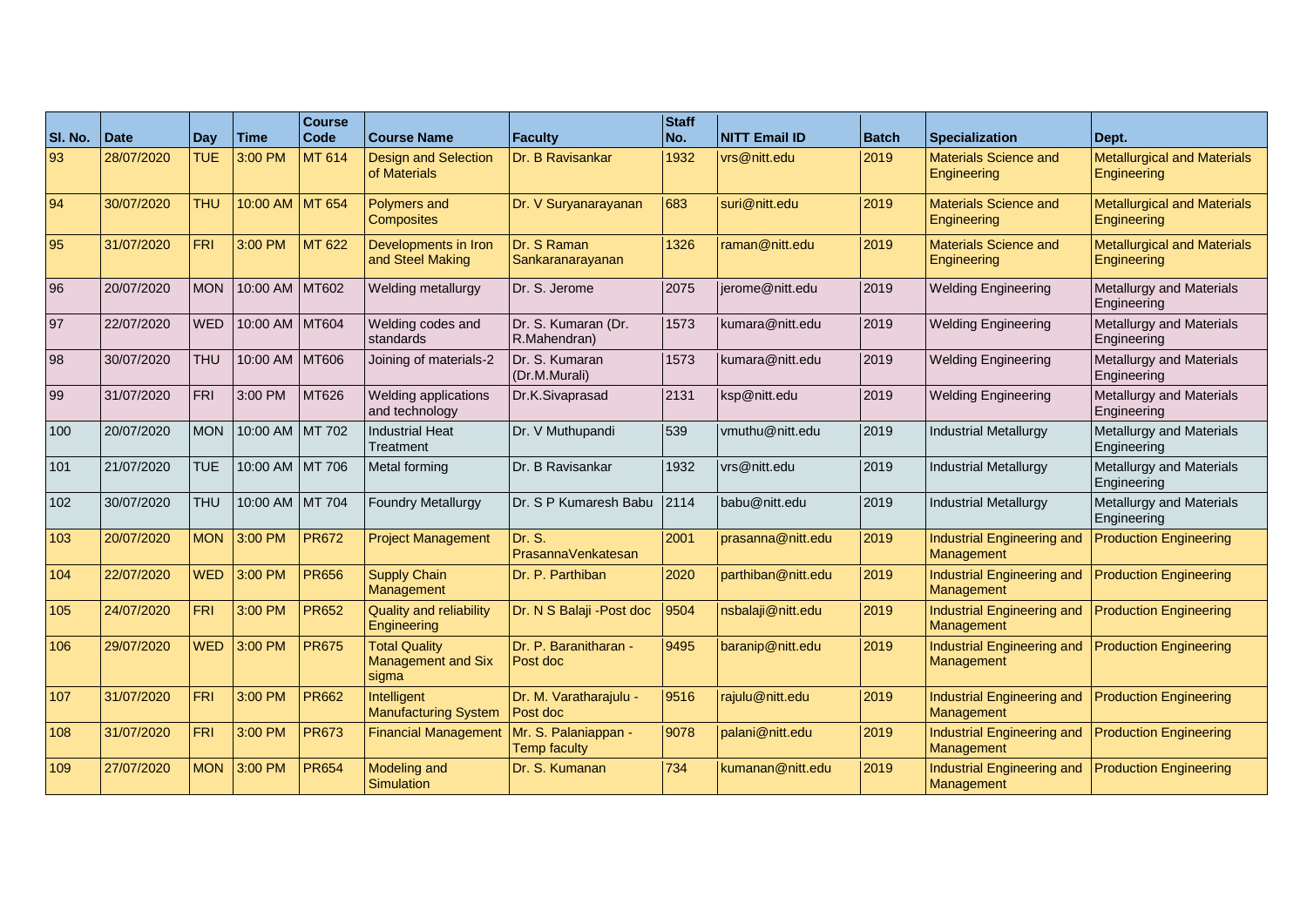| SI. No. | <b>Date</b> | Day        | <b>Time</b>       | <b>Course</b><br>Code | <b>Course Name</b>                                          | Faculty                              | Staff<br>No. | <b>NITT Email ID</b>        | <b>Batch</b> | <b>Specialization</b>           | Dept.                         |
|---------|-------------|------------|-------------------|-----------------------|-------------------------------------------------------------|--------------------------------------|--------------|-----------------------------|--------------|---------------------------------|-------------------------------|
| 110     | 20/07/2020  | <b>MON</b> | 10:00 AM          | <b>PR 602</b>         | <b>Precision Machining</b>                                  | Dr. J Jerald                         | 2086         | jerald@nitt.edu             | 2019         | <b>Manufacturing Technology</b> | <b>Production Engineering</b> |
| 111     | 22/07/2020  | <b>WED</b> | 10:00 AM          | <b>PR 604</b>         | Theory of Plasticity                                        | Dr. V Anandakrishnan                 | 2159         | krishna@nitt.edu            | 2019         | <b>Manufacturing Technology</b> | <b>Production Engineering</b> |
| 112     | 24/07/2020  | <b>FRI</b> | 10:00 AM   PR 606 |                       | <b>Flexible Manufacturing</b><br><b>Systems</b>             | Dr. T Selvaraj (Visiting<br>Faculty) | 9495         | baranip@nitt.edu            | 2019         | <b>Manufacturing Technology</b> | <b>Production Engineering</b> |
| 113     | 27/07/2020  | <b>MON</b> | 10:00 AM PR 611   |                       | Modelling of<br>Manufacturing<br><b>Processes</b>           | Dr. V Senthilkumar                   | 2104         | vskumar@nitt.edu            | 2019         | <b>Manufacturing Technology</b> | <b>Production Engineering</b> |
| 114     | 28/07/2020  | <b>TUE</b> | 10:00 AM   PR 613 |                       | <b>Heat Treatment</b>                                       | Dr. C Sathiya<br>Narayanan           | 1970         | csathiya@nitt.edu           | 2019         | <b>Manufacturing Technology</b> | <b>Production Engineering</b> |
| 115     | 29/07/2020  | <b>WED</b> | 10:00 AM   PR 615 |                       | Lasers in<br>Manufacturing                                  | Dr. M Duraiselvam                    | 1516         | durai@nitt.edu              | 2019         | <b>Manufacturing Technology</b> | <b>Production Engineering</b> |
| 116     | 30/07/2020  | <b>THU</b> | 10:00 AM PR 617   |                       | Manufacturing of Non-<br>metallic Products                  | Dr. D Lenin Sigaravelu               | 2174         | dlenin@nitt.edu             | 2019         | Manufacturing Technology        | <b>Production Engineering</b> |
| 117     | 31/07/2020  | <b>FRI</b> | 10:00 AM   PR 629 |                       | <b>Industrial Automation</b><br>and Mechatronics            | Dr. K Panneerselvam                  | 2008         | kps@nitt.edu                | 2019         | <b>Manufacturing Technology</b> | <b>Production Engineering</b> |
| 118     | 20/07/2020  | <b>MON</b> | 10:00 AM   PH614  |                       | <b>Fracture Mechanics</b><br>And Failures of<br>Materials   | Dr. K. Sakkaravarthi                 | 9313         | sakkaravarthi@nitt.edu 2019 |              | Non-Destructive Testing         | Physics                       |
| 119     | 23/07/2020  | <b>THU</b> | 10:00 AM PH674    |                       | Computational<br>Techniques                                 | Dr. S. Krishnaraj                    | 9284         | krishs@nitt.edu             | 2019         | Non-Destructive Testing         | Physics                       |
| 120     | 24/07/2020  | FRI        | 10:00 AM PH616    |                       | Probability, Statistics<br><b>Quality and Reliability</b>   | Dr. M. Dhavamurthy                   | 9285         | dhavam@nitt.edu             | 2019         | Non-Destructive Testing         | Physics                       |
| 121     | 27/07/2020  | <b>MON</b> | 10:00 AM   PH604  |                       | Advanced NDE<br><b>Techniques II</b>                        | Dr. Annapureddy<br>Venkateshwarlu    | 2239         | annp@nitt.edu               | 2019         | Non-Destructive Testing         | Physics                       |
| 122     | 29/07/2020  | <b>WED</b> | 10:00 AM   PH612  |                       | Fabrication<br>Technology                                   | Dr. N. Gopalakrishnan                | 2148         | ngk@nitt.edu                | 2019         | Non-Destructive Testing         | Physics                       |
| 123     | 31/07/2020  | <b>FRI</b> | 10:00 AM          | <b>PH602</b>          | Advanced NDE<br>Techniques I                                | Dr. M. Ashok                         | 2002         | ashokm@nitt.edu             | 2019         | Non-Destructive Testing         | <b>Physics</b>                |
| 124     | 20/07/2020  | <b>MON</b> | 10:00 AM CS618    |                       | <b>Real Time Systems</b>                                    | Dr. B. Shameedha<br><b>Begum</b>     | 2168         | shameedha@nitt.edu          | 2019         | <b>Data Analytics</b>           | <b>Computer Applications</b>  |
| 125     | 21/07/2020  | <b>TUE</b> | 10:00 AM CA604    |                       | <b>High Performance</b><br>Computing                        | Dr. P. Chitra                        | 9496         | chitrap@nitt.edu            | 2019         | <b>Data Analytics</b>           | <b>Computer Applications</b>  |
| 126     | 22/07/2020  | <b>WED</b> | 10:00 AM CA626    |                       | <b>Financial Risk</b><br><b>Analytics and</b><br>Management | Dr. Palaniappan                      | 9078         | palani@nitt.edu             | 2019         | <b>Data Analytics</b>           | <b>Computer Applications</b>  |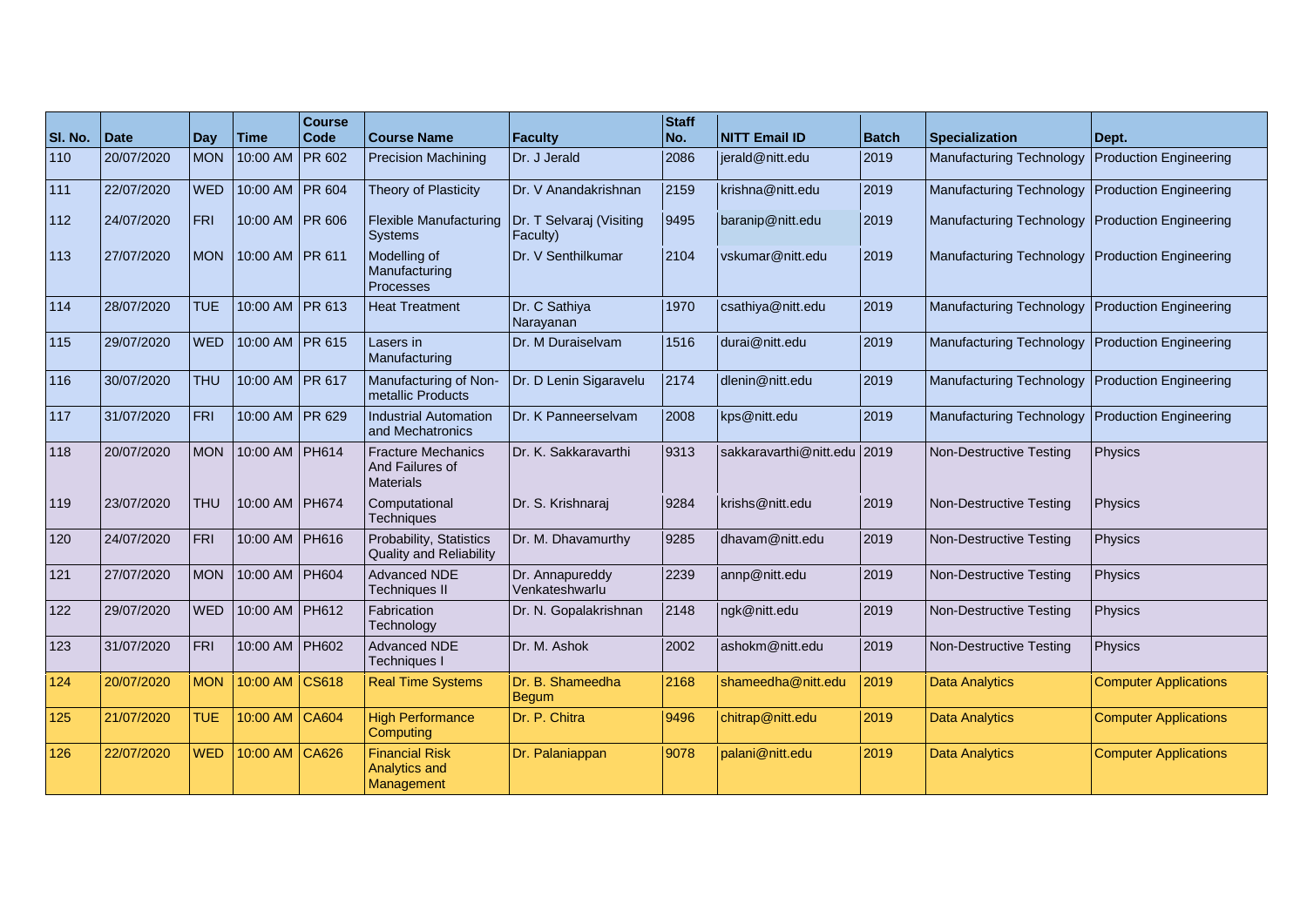| SI. No. | <b>Date</b> | Day        | Time           | <b>Course</b><br><b>Code</b> | <b>Course Name</b>                                 | Faculty                    | <b>Staff</b><br>No.           | <b>NITT Email ID</b> | <b>Batch</b> | <b>Specialization</b>                                          | Dept.                        |
|---------|-------------|------------|----------------|------------------------------|----------------------------------------------------|----------------------------|-------------------------------|----------------------|--------------|----------------------------------------------------------------|------------------------------|
| 127     | 23/07/2020  | <b>THU</b> | 10:00 AM CA602 |                              | <b>Next Generation</b><br><b>Database</b>          | Dr. R. Balaji Ganesan      | 9497                          | rbalaji@nitt.edu     | 2019         | <b>Data Analytics</b>                                          | <b>Computer Applications</b> |
| 128     | 24/07/2020  | FRI        | 10:00 AM CA620 |                              | Image and Video<br><b>Analytics</b>                | Dr. S. Domnic              | 2173                          | domnic@nitt.edu      | 2019         | <b>Data Analytics</b>                                          | <b>Computer Applications</b> |
| 129     | 25/07/2020  | <b>SAT</b> | 10:00 AM CA619 |                              | Deep Learning                                      | Dr. B. Janet               | 2000                          | ianet@nitt.edu       | 2019         | <b>Data Analytics</b>                                          | <b>Computer Applications</b> |
| SI. No. | <b>Date</b> | Day        | Time           | <b>Course</b><br><b>Code</b> | <b>Course Name</b>                                 | Faculty                    | <b>Faculy</b><br>staff<br>No. | <b>NITT Email ID</b> | <b>Batch</b> | <b>Specialization</b>                                          | Dept.                        |
| 130     | 20/07/2020  | MON        | 3:00 PM        | <b>AR702</b>                 | <b>Building Energy Audit</b><br>& management       | Dr. K. Thirumaran          | 731                           | ktm@nitt.edu         | 2019         | <b>Energy Efficient And</b><br><b>Sustainable Architecture</b> | Architecture                 |
| 131     | 22/07/2020  | <b>WED</b> | 3:00 PM        | <b>AR704</b>                 | <b>Green Architecture</b>                          | Prof. G. Sangeetha         | 1434                          | gsangs@nitt.edu      | 2019         | <b>Energy Efficient And</b><br><b>Sustainable Architecture</b> | Architecture                 |
| 132     | 24/07/2020  | FRI        | 3:00 PM        | <b>AR706</b>                 | <b>Lighting Design</b>                             | Dr. G. Subbaiyan           | 470                           | subbaiah@nitt.edu    | 2019         | <b>Energy Efficient And</b><br>Sustainable Architecture        | Architecture                 |
| 133     | 27/07/2020  | <b>MON</b> | 3:00 PM        | <b>AR708</b>                 | <b>Energy Efficient</b><br><b>Landscape Design</b> | Dr. D. Kannamma            | 2118                          | kanama@nitt.edu      | 2019         | <b>Energy Efficient And</b><br>Sustainable Architecture        | Architecture                 |
| 134     | 29/07/2020  | <b>WED</b> | 3:00 PM        | <b>AR712</b>                 | <b>Research Methods</b>                            | Dr.A.<br>Meenatchisundaram | 2177                          | meenatchi@nitt.edu   | 2019         | <b>Energy Efficient And</b><br><b>Sustainable Architecture</b> | Architecture                 |
| 135     | 30/07/2020  | <b>THU</b> | 3:00 PM        | <b>AR715</b>                 | <b>Environmental Lighting</b>                      | Dr. K. Premkumar           | 1239                          | prem@nitt.edu        | 2019         | <b>Energy Efficient And</b><br>Sustainable Architecture        | Architecture                 |
| SI. No. | <b>Date</b> | Day        | <b>Time</b>    | <b>Course</b><br><b>Code</b> | <b>Course Name</b>                                 | <b>Faculty</b>             | Faculy<br>staff<br>No.        | <b>NITT Email ID</b> | <b>Batch</b> | <b>Specialization</b>                                          | Dept.                        |
| 136     | 20/07/2020  | <b>MON</b> | 10:00 AM       | <b>CA711</b>                 | Design and Analysis of<br>Algoriyhms               | Dr.Michael Arock           | 1208                          | michael@nitt.edu     | 2019         | I-MCA Section A                                                | <b>Computer Applications</b> |
| 137     | 20/07/2020  | <b>MON</b> | 10:00 AM CA711 |                              | Design and Analysis of<br><b>Algoriyhms</b>        | Dr.P.J.A Alphonse          | 1560                          | alphonse@nitt.edu    | 2019         | I-MCA Section B                                                | <b>Computer Applications</b> |
| 138     | 21/07/2020  | <b>TUE</b> | 10:00 AM CA714 |                              | <b>Operating Systems</b>                           | Dr.R.Eswari                | 2153                          | eswari@nitt.edu      | 2019         | I-MCA Section A & B                                            | <b>Computer Applications</b> |
| 139     | 22/07/2020  | <b>WED</b> | 10:00 AM CA716 |                              | <b>Object-Oriented</b><br>Programming              | Dr.P.Chitra                | 9496                          | chitrap@nitt.edu     | 2019         | <b>I-MCA Section A</b>                                         | <b>Computer Applications</b> |
| 140     | 22/07/2020  | <b>WED</b> | 10:00 AM CA716 |                              | <b>Object-Oriented</b><br>Programming              | Dr.S.Sangeetha             | 2128                          | sangeetha@nitt.edu   | 2019         | <b>I-MCA Section B</b>                                         | <b>Computer Applications</b> |
| 141     | 23/07/2020  | <b>THU</b> | 10:00 AM CA718 |                              | Resource<br>Management<br>Technique                | Dr.U.Srinivasulu Reddy     | 2166                          | usreddy@nitt.edu     | 2019         | I-MCA Section A & B                                            | <b>Computer Applications</b> |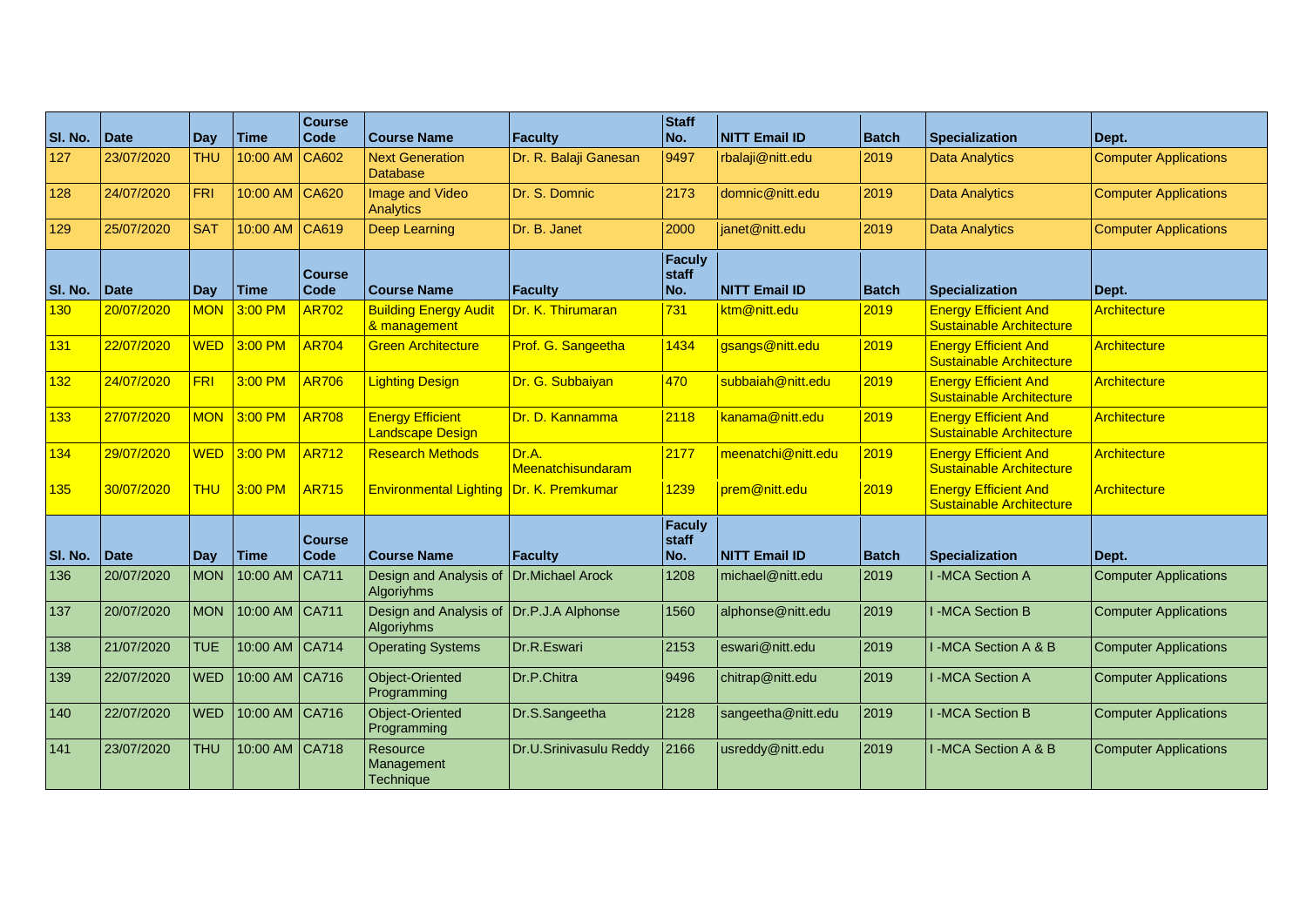| SI. No. | <b>Date</b> | Day        | <b>Time</b>      | <b>Course</b><br><b>Code</b> | <b>Course Name</b>                                             | <b>Faculty</b>                | Staff<br>No.                  | <b>NITT Email ID</b>              | <b>Batch</b> | <b>Specialization</b>           | Dept.                        |
|---------|-------------|------------|------------------|------------------------------|----------------------------------------------------------------|-------------------------------|-------------------------------|-----------------------------------|--------------|---------------------------------|------------------------------|
| 142     | 24/07/2020  | FRI        | 10:00 AM         | CA712                        | Data Base<br>Management                                        | Dr.R.Balaji                   | 9497                          | rbalaji@nitt.edu                  | 2019         | I-MCA Section A                 | <b>Computer Applications</b> |
| 143     | 24/07/2020  | FRI        | 10:00 AM CA712   |                              | Data Base<br><b>Management Systems</b>                         | Dr.S.Nickolas                 | 531                           | nickolas@nitt.edu                 | 2019         | <b>I-MCA Section B</b>          | <b>Computer Applications</b> |
| 144     | 20/07/2020  | <b>MON</b> | 10:00 AM CA724   |                              | <b>INFORMATION</b><br><b>SECURITY</b>                          | Dr. B. Janet                  | 2000                          | ianet@nitt.edu                    | 2018         | <b>II-MCA Section A</b>         | <b>Computer Applications</b> |
| 145     | 20/07/2020  | <b>MON</b> | 10:00 AM CA724   |                              | <b>INFORMATION</b><br><b>SECURITY</b>                          | Mr. K. Vignesh                | 9155                          | vigneshk@nitt.edu                 | 2018         | <b>II-MCA Section B</b>         | <b>Computer Applications</b> |
| 146     | 21/07/2020  | <b>TUE</b> | 10:00 AM CA728   |                              | <b>WEB TECHNOLOGY</b><br><b>AND ITS</b><br><b>APPLICATIONS</b> | Dr. S. R. Balasundaram        | 249                           | blsundar@nitt.edu                 | 2018         | <b>II-MCA Section A &amp; B</b> | <b>Computer Applications</b> |
| 147     | 22/07/2020  | <b>WED</b> | 10:00 AM CA726   |                              | <b>DISTRIBUTED</b><br><b>TECHNOLOGY</b>                        | Dr. G.R. Gangadharan          | 2251                          | ganga@nitt.edu                    | 2018         | <b>II-MCA Section A &amp; B</b> | <b>Computer Applications</b> |
| 148     | 23/07/2020  | <b>THU</b> | 10:00 AM CA7A2   |                              | <b>UNIX AND SHELL</b><br><b>PROGRAMMING</b>                    | Dr. U. Vignesh                | 9484                          | uvignesh@nitt.edu                 | 2018         | II - MCA Section A & B          | <b>Computer Applications</b> |
| 149     | 24/07/2020  | <b>FRI</b> | 10:00 AM CA722   |                              | <b>ORGANIZATIONAL</b><br><b>BEHAVIOR</b>                       | Dr. U. Srinivasulu Reddy 2166 |                               | usreddy@nitt.edu                  | 2018         | II-MCA Section A & B            | <b>Computer Applications</b> |
| SI. No. | <b>Date</b> | Day        | <b>Time</b>      | <b>Course</b><br><b>Code</b> | <b>Course Name</b>                                             | <b>Faculty</b>                | <b>Faculy</b><br>staff<br>No. | <b>NITT Email ID</b>              | <b>Batch</b> | <b>Specialization</b>           | Dept.                        |
| 150     | 20/07/2020  | <b>MON</b> | 10:00 AM         | CAS7A1                       | <b>Big Data Analytics</b>                                      | Dr. G. R. Gangadharan         | 2251                          | ganga@nitt.edu                    | 2019         | <b>Computer Science</b>         | <b>Computer Applications</b> |
| 151     | 21/07/2020  | <b>TUE</b> | 10:00 AM CAS762  |                              | <b>High Performance</b><br>Computing Science                   | Mr. Vignesh Kumar             | 9155                          | kvigneshjobs@gmail.c<br><b>om</b> | 2019         | <b>Computer Science</b>         | <b>Computer Applications</b> |
| 152     | 22/07/2020  | <b>WED</b> | 10:00 AM CAS764  |                              | <b>Advance Statistical</b><br><b>Techniques for Data</b>       | Dr.P.Chitra                   | 9496                          | chitrap@nitt.edu                  | 2019         | <b>Computer Science</b>         | <b>Computer Applications</b> |
| 153     | 23/07/2020  | <b>THU</b> | 10:00 AM CAS766  |                              | Problem Solving Using<br>Python and R                          | Dr. Divya lakshmi             | 9488                          | divyalakshmi8188@q<br>mail.com    | 2019         | <b>Computer Science</b>         | <b>Computer Applications</b> |
| 154     | 24/07/2020  | <b>FRI</b> | 10:00 AM CAS768  |                              | Data Mining and<br>Analytics                                   | Dr. B Ramadoss                | 87                            | brama@nitt.edu                    | 2019         | <b>Computer Science</b>         | <b>Computer Applications</b> |
| 155     | 20/07/2020  | <b>MON</b> | 10:00 AM PH654   |                              | Electromagnetic<br>Theory                                      | Dr. M.C. Santhosh<br>Kumar    | 2003                          | santhoshmc@nitt.edu               | 2019         | <b>Physics</b>                  | <b>Physics</b>               |
| 156     | 22/07/2020  | <b>WED</b> | 10:00 AM   PH684 |                              | Nanoscience and<br>Technology                                  | Dr. K. Sakkaravarthi          | 9313                          | sakkaravarthi@nitt.edu 2019       |              | <b>Physics</b>                  | Physics                      |
| 157     | 25/07/2020  | <b>SAT</b> | 10:00 AM   PH656 |                              | <b>Statistical Mechanics</b>                                   | Dr. N. Baskaran               | 2107                          | nbaski@nitt.edu                   | 2019         | Physics                         | <b>Physics</b>               |